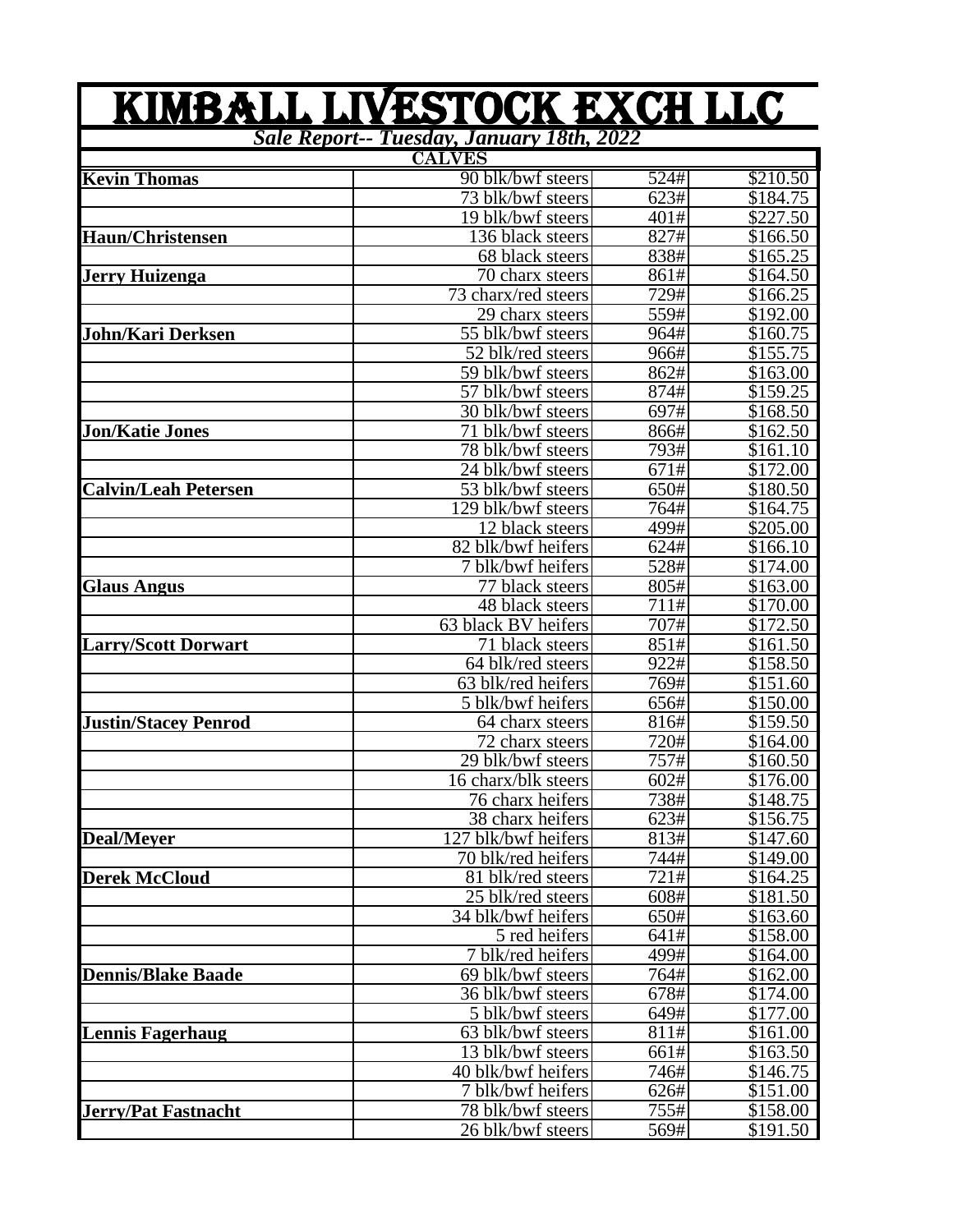|                            | 60 blk/bwf heifers                         | 676#         | \$158.50             |
|----------------------------|--------------------------------------------|--------------|----------------------|
|                            | 20 blk/red heifers                         | 576#         | \$168.00             |
| <b>Matt Mikkelson</b>      | 66 black steers                            | 847#         | \$157.00             |
|                            | 32 black steers                            | 743#         | \$157.00             |
|                            | 67 black heifers                           | 774#         | \$146.10             |
|                            | 20 black heifers                           | 679#         | \$146.00             |
| A & A Schindler            | 51 blk/bwf steers                          | 726#         | \$166.50             |
| <b>Sparky Ross</b>         | 88 blk/bwf steers                          | 591#         | \$187.50             |
|                            | 98 blk/bwf steers                          | 685#         | \$168.00             |
|                            | 87 blk/bwf heifers                         | 592#         | \$166.50             |
|                            | 29 blk/red heifers                         | 509#         | \$168.00             |
| <b>Dale Beckmann</b>       | 39 blk/bwf steers                          | 736#         | \$165.75             |
|                            | 10 blk/bwf steers                          | 587#         | \$185.50             |
|                            | 22 blk/bwf heifers                         | 645#         | \$159.00             |
|                            | 3 blk/bwf heifers                          | 480#<br>643# | \$177.00             |
| <b>Chuck/Lyle Sprecher</b> | 39 blk/charx steers<br>18 blk/charx steers | 539#         | \$173.00<br>\$190.00 |
|                            | $\overline{24}$ blk/charx heifers          | 613#         | \$160.00             |
|                            | 23 blk/charx heifers                       | 510#         | \$179.00             |
| <b>Clarambeau/Jensen</b>   | 35 red steers                              | 728#         | \$163.00             |
|                            | 16 red/rwf steers                          | 551#         | \$191.00             |
|                            | 23 red heifers                             | 652#         | \$157.75             |
|                            | 15 red heifers                             | 531#         | \$176.00             |
| <b>Randy Anderson</b>      | 24 black steers                            | 856#         | \$158.75             |
|                            | 8 black steers                             | 847#         | \$155.50             |
|                            | 28 blk/bwf heifers                         | 793#         | \$143.85             |
| <b>Dale Duxbury</b>        | 15 black steers                            | 811#         | \$155.50             |
| <b>Mike Wilson</b>         | 41 blk/bwf steers                          | 699#         | \$166.75             |
|                            | 25 blk/bwf steers                          | 608#         | \$183.00             |
|                            | 5 black steers                             | 506#         | \$193.00             |
|                            | 7 blk/bwf heifers                          | 526#         | \$170.00             |
| <b>Neil Swanson</b>        | 66 black heifers NW                        | 626#         | \$159.00             |
|                            | 18 blk/charx heifers NW                    | 489#         | \$163.00             |
| <b>John/Merle Stevens</b>  | 29 black steers NW                         | 622#         | \$176.00             |
|                            | 10 black steers NW                         | 504#         | \$205.00             |
| <b>Cody Pick</b>           | 15 black steers                            | 632#         | \$180.00             |
|                            | 8 black steers                             | 451#         | \$204.00             |
|                            | 18 blk/bwf heifers                         | 555#         | \$170.00             |
| <b>Scott Eggleston</b>     | 4 black heifers<br>31<br>blk/charx steers  | 438#<br>510# | \$189.50<br>\$204.00 |
|                            | 4 black steers                             | 332#         | \$220.00             |
|                            | 11 black heifers                           | 484#         | \$180.00             |
|                            | 5 blk/charx heifers                        | 331#         | \$184.00             |
| <b>Jamie Eggleston</b>     | 13 charolais steers                        | 815#         | \$156.00             |
|                            | 11 charolais heifers                       | 736#         | \$145.50             |
| <b>Charles Todd</b>        | 8 black steers                             | 738#         | \$156.00             |
| <b>Darrin Krogman</b>      | 4 blk/bwf steers                           | 506#         | \$194.00             |
|                            | 3 black steers                             | 703#         | \$163.00             |
|                            | 6 blk/bwf heifers                          | 478#         | \$171.00             |
| <b>Steven Langdeau Jr</b>  | 10 blk/red steers                          | 521#         | \$186.00             |
|                            | 3 blk/red heifers                          | 533#         | \$157.00             |
| <b>Bernie/Diane Long</b>   | 4 black steers                             | 437#         | \$211.00             |
|                            | 2 black heifers                            | 427#         | \$185.00             |
| <b>Don/Scott Randall</b>   | 10 blk/bwf steers                          | 630#         | \$148.00             |